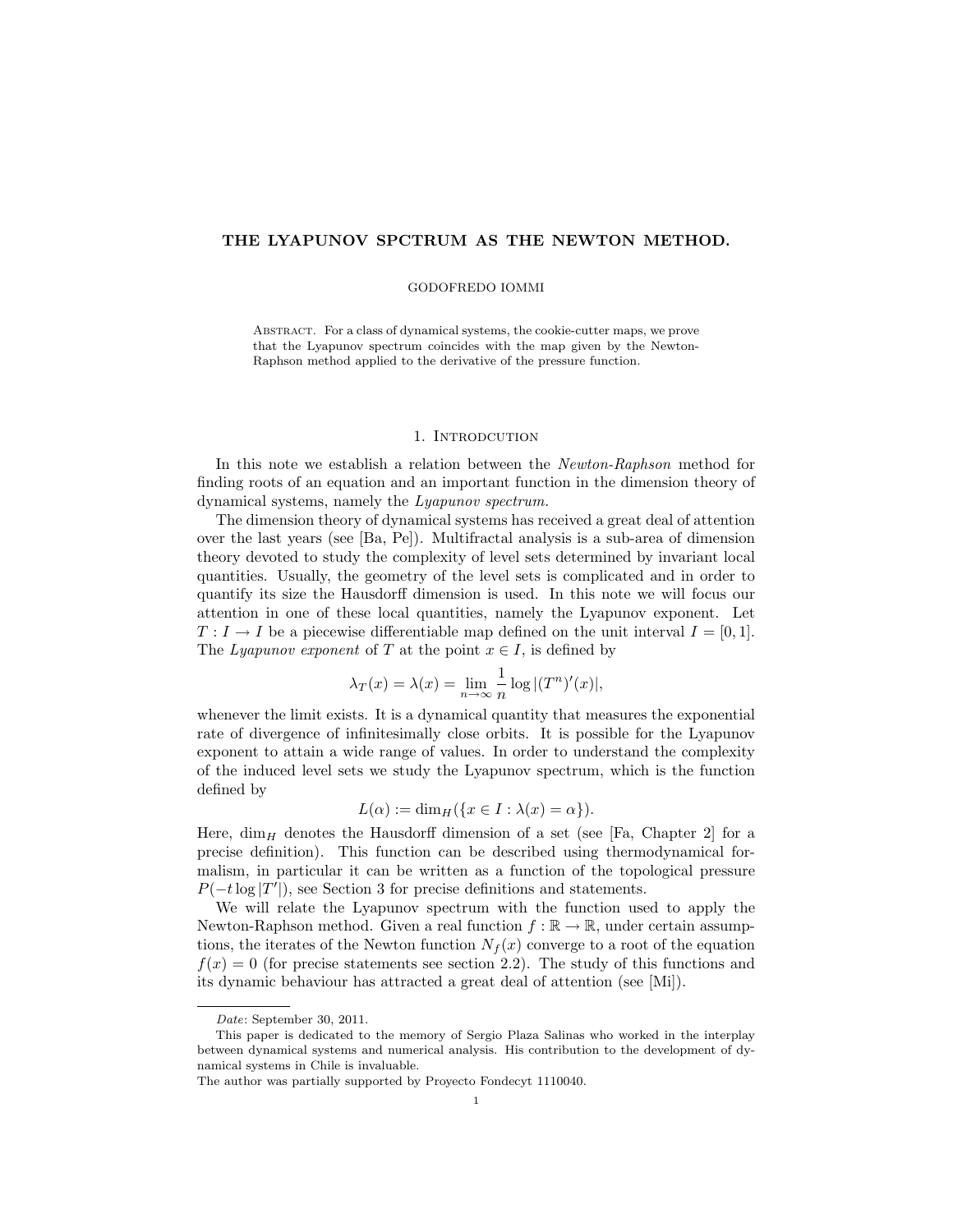#### 2 GODOFREDO IOMMI

The main result in this note is that, for a certain class of dynamical systems, the Lyapunov spectrum equals the Newton function of the topological pressure  $P(-t \log |T'|)$ 

$$
L(-P'(-t\log|T'|)) = N_P(t).
$$

### 2. The Legendre transform and the Newton method

Let  $f : \mathbb{R} \to \mathbb{R}$  be a strictly decreasing convex function of class  $C^2$ . In what follows we will define its corresponding Legendre transform and the associated Newton map. Moreover, we will show how are they related.

2.1. Legendre transform. Let  $t' \in \mathbb{R}$ , the line  $S_{\alpha} = \alpha(t - t') + f(t')$  is called a support line at  $t'$  if it always lie below the graph of  $f$ . There exists an interval of the form  $[\alpha_{\min}, \alpha_{\max}]$  (this interval need not to be bounded) such that if  $\alpha \in$  $[\alpha_{\min}, \alpha_{\max}]$  the graph of f has a support line  $S_{\alpha}$  of slope equal to  $-\alpha$  and for such  $\alpha$  the support line is unique. The *Legendre transform* of f is the function  $F : [\alpha_{\min}, \alpha_{\max}] \to \mathbb{R}$  defined as the value of the intercept of  $S_{\alpha}$  with the vertical axis. That is

(1) 
$$
F(\alpha) = \inf \{ f(t) + \alpha t : t \in \mathbb{R} \}.
$$

It turns out that if  $t_{\alpha} \in \mathbb{R}$  is the unique point for which  $f'(t_{\alpha}) = -\alpha$  then

(2) 
$$
F(\alpha) = f(t_{\alpha}) + \alpha t_{\alpha}.
$$

Let us remark that in this simple setting the support line  $S_{\alpha}$  is the tangent to the graph of f at the point  $(t_{\alpha}, f(t_{\alpha}))$  and that the interval  $[\alpha_{\min}, \alpha_{\max}]$  is uniquely determined by the range of the derivative of  $f$ . We stress that this form of the Legendre transform is not the most commonly used in physics (see for example [A, p.61]).

Geometrically, the Legendre transform is the intercept of the tangent line of f with the vertical axis.

2.2. The Newton-Raphson method. The Newton-Raphson method is an algorithmic method that provides a sequences of approximations to the root of the equation  $f(t) = 0$ . The algorithm is based on the study of the dynamics of the so called Newton map. This map is defined by

(3) 
$$
N_f(t) = t - \frac{f(t)}{f'(t)}.
$$

Note that since the function  $f$  is strictly decreasing the Newton map is defined over the real numbers (the function  $f$  has no critical values). It turns out that a point  $d \in \mathbb{R}$  is a root of f if and only if it is a fixed point for  $N_f$ . Moreover, since

(4) 
$$
N'_f(t) = \frac{f(t)f''(t)}{(f'(t))^2},
$$

we have that  $N'(d) = 0$ . In particular, the point d is an attractor for  $N_f$  and iterations of the Newton map converge to the root d. That is, for any  $x \in \mathbb{R}$  the sequence  $\{x, N_f(x), N_f^2(x), \ldots, N_f^n(x), \ldots\}$  converges to the root.

Geometrically, the procedure involved in this algorithm is to consider the tangent to the graph of f at the point  $(t, f(t))$  and define the Newton transformation as the intercept of the tangent with the horizontal axis.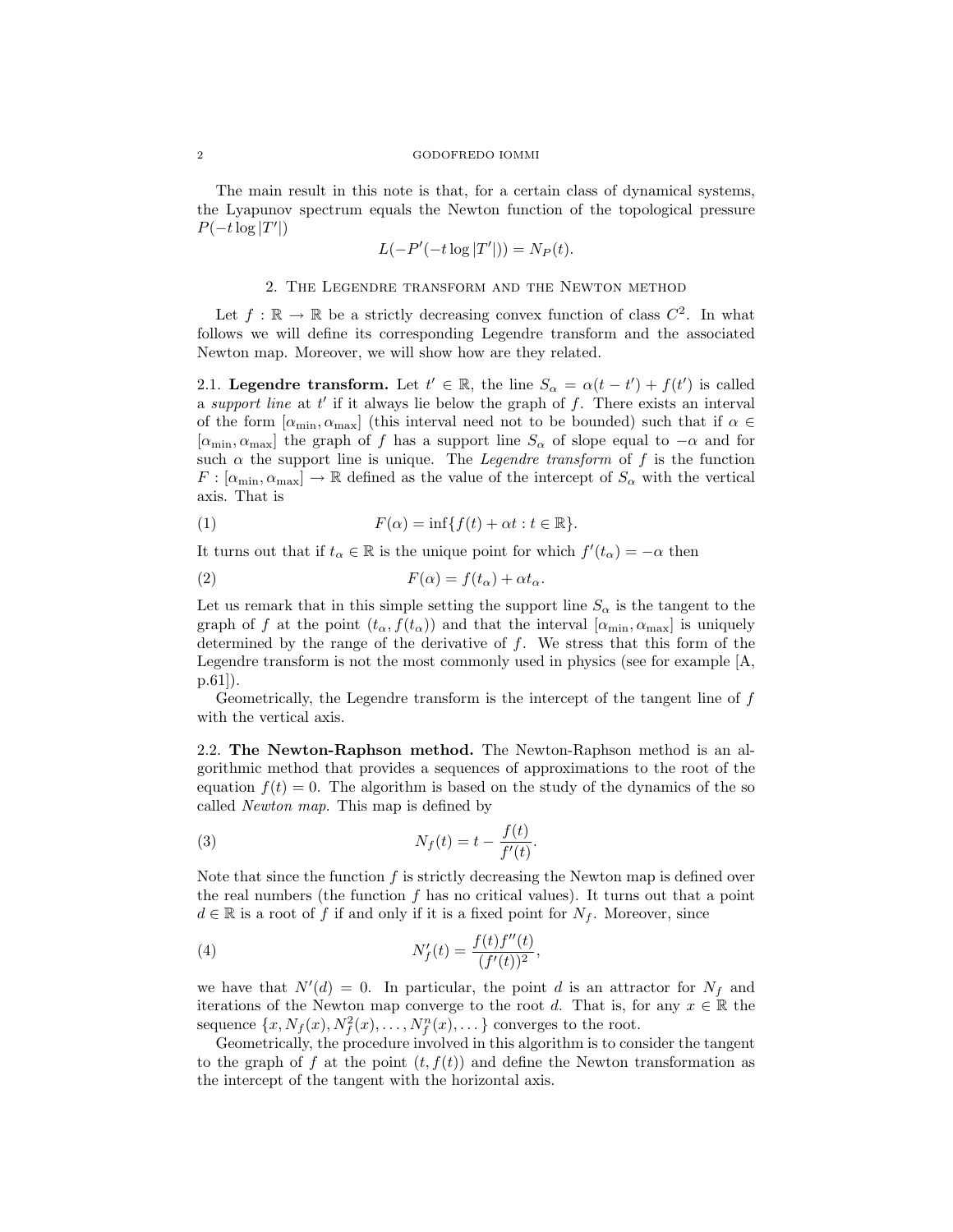2.3. A relation between the Legendre transform and the Newton method. In virtue of the above we have that in order to compute the Legendre transform and the Newton function of  $f$  we need to compute the tangent to  $f$ .

**Lemma 2.1.** Let  $f : \mathbb{R} \to \mathbb{R}$  be a strictly decreasing convex function of class  $C^2$ and let  $t_{\alpha} \in \mathbb{R}$  be a point such that  $f'(t_{\alpha}) = -\alpha$ . Then

(5) 
$$
N_f(t_\alpha) = \frac{1}{\alpha} F(\alpha).
$$

*Proof.* Note that since  $t_{\alpha} \in \mathbb{R}$  is a point such that  $f'(t_{\alpha}) = -\alpha$  then in virtue of equation (3) the Newton map is given by

$$
N_f(t_\alpha) = t_\alpha + \frac{f(t_\alpha)}{\alpha}
$$

and the Legendre transform (see equation (2)) is given by

$$
F(\alpha) = f(t_{\alpha}) + \alpha t_{\alpha}.
$$

The result now follows.  $\Box$ 

## 3. Thermodynamic formalism

A large class of interesting dynamical systems have many invariant measures. It is, therefore, an important problem to find criteria to choose relevant invariant measures. Thermodynamic formalism is a set of ideas and techniques which derive from statistical mechanics and that was brought into dynamics in the early seventies by Ruelle and Sinai among others (see the books [K, Ru2, Wa] for a detailed and nice exposition of the subject). This formalism provides procedures for the choice of interesting measures. In this note we will consider the following class of dynamical systems. Given a pairwise disjoint finite family of closed intervals  $I_1, \ldots, I_n$  contained in [0, 1] we say that a map:

$$
T:\bigcup_{i=1}^n I_i\to [0,1]
$$

is a cookie-cutter map with n branches if the following holds:

- (1)  $T(I_i) = [0, 1]$  for every  $i \in \{1, ..., n\},$
- (2) The map T is of class  $C^{1+\epsilon}$  for some  $\epsilon > 0$ ,
- (3)  $|T'(x)| > 1$  for every  $x \in I_1 \cup \cdots \cup I_n$ .

The dynamics is concentrated in the repeller  $\Lambda$  of T, which defined by

$$
\Lambda:=\bigcap_{n=0}^\infty T^{-n}I.
$$

One of the most important objects in thermodynamic formalism is the so called topological pressure of T. It is defined by

(6) 
$$
P(t) := \sup \left\{ h(\mu) - t \int \log |T'| \ d\mu : \mu \in \mathcal{M} \right\},
$$

where M denotes the space of T−invariant probability measures and  $h(\mu)$  the entropy of the measure  $\mu$  (see [Wa, Chapter 4] for the definition and properties). For each  $t \in \mathbb{R}$  there exists a unique measure  $\mu_t$  attaining the supremum in equation  $(6)$ , that we call *equilibrium measure* (see [PU, Chapter 5]). It is well known that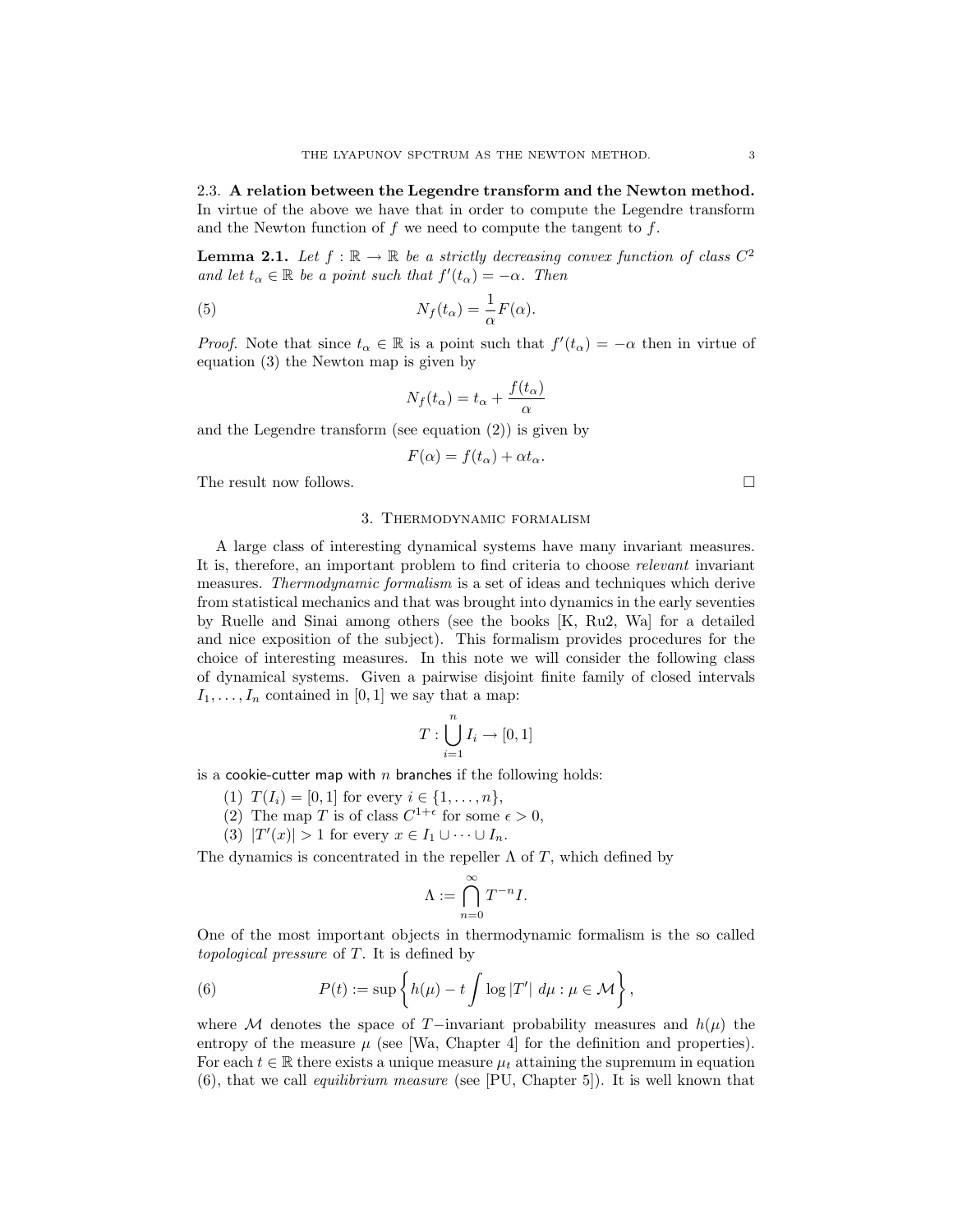#### 4 GODOFREDO IOMMI

the pressure function  $t \to P(t)$  is real analytic, strictly convex, strictly decreasing and that  $P'(t) = \int \log |T'| d\mu_t$  (see [PP, Chapter 3,4] and [PU, Chapter 5]).

3.1. Newton map. A classical result by Bowen [Bo] later generalised by Ruelle [Ru1] establishes a relation between the topological pressure and the Hausdorff dimension of the repeller.

**Proposition 3.1** (Bowen's formula). Let T be a cookie cutter map and let  $d =$  $\dim_H \Lambda$  then d is the unique root of the equation

$$
P(-t\log|T'|) = 0.
$$

Let us denote by  $N_P(t)$  the Newton map of the pressure function  $P(-t \log |T'|)$ , that is

$$
N_P(t) = t - \frac{P(-t \log |T'|)}{P'(-t \log |T'|)}.
$$

We have that  $N_P(d) = d$  and the iterations of  $N_P(t)$  converge to the unique root of the pressure, that is

$$
\lim_{n \to \infty} N_P^n(t) = d.
$$

3.2. Lyapunov spectrum. The Lyapunov exponent of any given cookie cutter can attain an interval of values  $[\alpha_{\min}, \alpha_{\max}]$ . For  $\alpha \in [\alpha_{\min}, \alpha_{\max}]$  consider,

 $J(\alpha) = \{x \in I : \lambda(x) = \alpha\}$  and  $J' = \{x \in I : \text{the limit } \lambda(x) \text{ does not exists}\}.$ 

These level sets induce a decomposition of the repeller  $\Lambda$  of T. Indeed,  $\Lambda$  =  $J' \cup (\cup_{\alpha} J(\alpha))$ . The function that encodes this decomposition is called Lyapunov spectrum and it is defined by

$$
L(\alpha) := \dim_H(J(\alpha)).
$$

H. Weiss [We], building up on previous joint work with Pesin [PW], proved that the Lyapunov spectrum is real analytic. A rather surprising result in light of the fact that this decomposition is fairly complicated. For instance, each level set turns out to be dense in  $\Lambda$  (see [We]). By means of the thermodynamic formalism it is possible to obtain formula for the Lyapunov spectrum. Indeed,

(7) 
$$
L(\alpha) = \frac{1}{\alpha} \inf_{t \in \mathbb{R}} (P(-t \log |T'|) + t\alpha).
$$

This formula follows form the work of Weiss [We] and can be found explicitly, for instance, in the work of Kesseböhmer and Stratmann  $[KS]$  (see also  $[IK]$  for some explicit computations). Actually, in this setting, the Lyapunov spectrum can be written as

$$
L(\alpha) = \frac{1}{\alpha} (P(-t_\alpha \log |T'|) + t_\alpha \alpha),
$$

where  $t_{\alpha}$  is the unique real number such that

$$
-\frac{d}{dt}P(-t\log|T'|)\Big|_{t=t_{\alpha}} = \alpha.
$$

If we denote by  $\mu_\alpha$  the unique equilibrium measure corresponding to the potential  $-t_{\alpha} \log |T'|$  we have that

$$
\int \log |T'| \ d\mu_{\alpha} = \alpha.
$$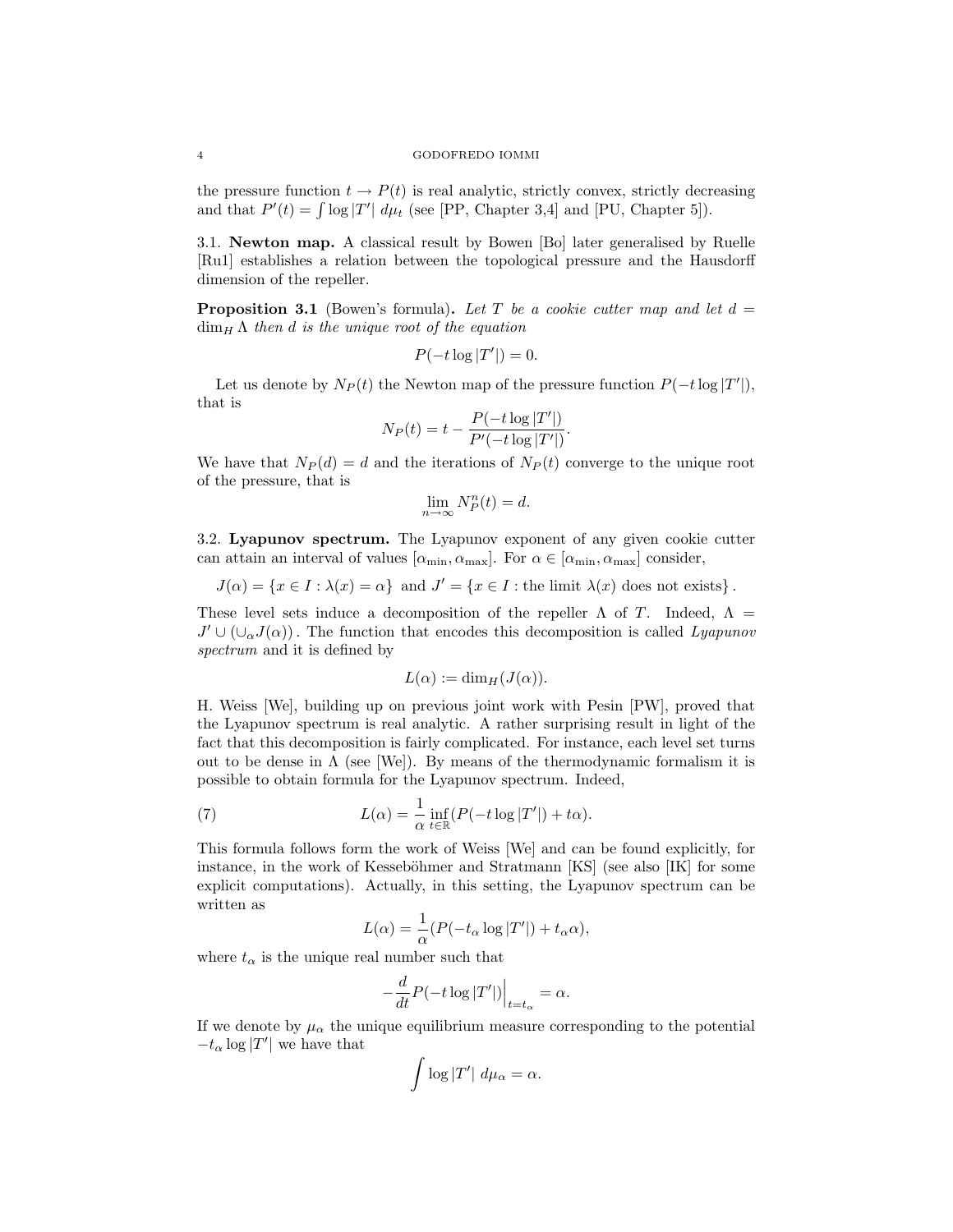Therefore,

(8) 
$$
L(\alpha) = \frac{1}{\alpha} (P(-t_{\alpha} \log |T'|) + t_{\alpha} \alpha),
$$

After the substitution  $\alpha = \alpha(t)$ , equation (8) becomes:

(9) 
$$
L(\alpha(t)) = \frac{1}{\alpha(t)} \left( P(-t \log |T'|) + t\alpha(t) \right).
$$

# 4. MAIN RESULT

In virtue of the comments we have made so far, we can now establish a relation between the Lyapunov spectrum of a cookie cutter map and the Newton map corresponding to the pressure function.

**Theorem 4.1.** Let T be a cookie cutter map, then for every  $t \in \mathbb{R}$  we have

(10) 
$$
L(-P'(-t\log|T'|)) = N_P(t).
$$

Proof. The result follows noticing that the Lyapunov spectrum is given by (see equation (9))

$$
L(-P'(-t\log |T'|)) = \frac{1}{-P'(-t\log |T'|)} (P(-t\log |T'|) - tP'(-t\log |T'|)).
$$

This combined with Lemma 5 yields the desired result.

### **REFERENCES**

- [A] V.I. Arnold, Mathematical methods of classical mechanics. Second edition. Graduate Texts in Mathematics, 60. Springer-Verlag, New York, 1989. xvi+508 pp.
- [Ba] L. Barreira Dimension and recurrence in hyperbolic dynamics. Progress in Mathematics, 272. Birkhuser Verlag, Basel, 2008. xiv+300 pp.
- [Bo] R. Bowen, Hausdorff dimension of quasi-circles. Inst. Hautes Etudes Sci. Publ. Math. 50, 11-26 (1979).
- [Fa] K. Falconer Fractal geometry. Mathematical foundations and applications. Second edition. John Wiley and Sons, Inc., Hoboken, NJ, 2003.
- [IK] G. Iommi and J. Kiwi The Lyapunov spectrum is not always concave Journal of Statistical Physics vol.135 no.3, 535-546 (2009).
- [K] G. Keller, Equilibrium states in ergodic theory, London Mathematical Society Student Texts, 42. Cambridge University Press, Cambridge, 1998.
- [KS] M. Kesseböhmer and B. Stratmann A multifractal analysis for Stern-Brocot intervals, continued fractions and Diophantine growth rates Journal für die reine und angewandte Mathematik (Crelles Journal) 605, 133-163, (2007).
- [Mi] J. Milnor Dynamics in one complex variable. Third edition. Annals of Mathematics Studies, 160. Princeton University Press, Princeton, NJ, 2006. viii+304 pp.
- [PP] W. Parry and M. Pollicott, Zeta functions and the periodic orbit structure of hyperbolic dynamics. Astrisque No. 187-188 (1990), 268 pp.
- [PW] Y. Pesin, and H. Weiss A multifractal analysis of equilibrium measures for conformal expanding maps and Moran-like geometric constructions. J. Statist. Phys. 86 (1997), no. 1-2, 233–275.
- [Pe] Y. Pesin Dimension Theory in Dynamical Systems CUP (1997).
- [PU] F. Przytycki and M. Urbański, Conformal Fractals: Ergodic Theory Methods, Cambridge University Press 2010.
- [Ru1] D. Ruelle Repellers for real analytic maps. Ergodic Theory and Dynamical Systems 2 (1982), no. 1, 99107.
- [Ru2] D. Ruelle, Thermodynamic formalism. The mathematical structures of equilibrium statistical mechanics, Second edition. Cambridge Mathematical Library. Cambridge University Press, Cambridge, 2004.